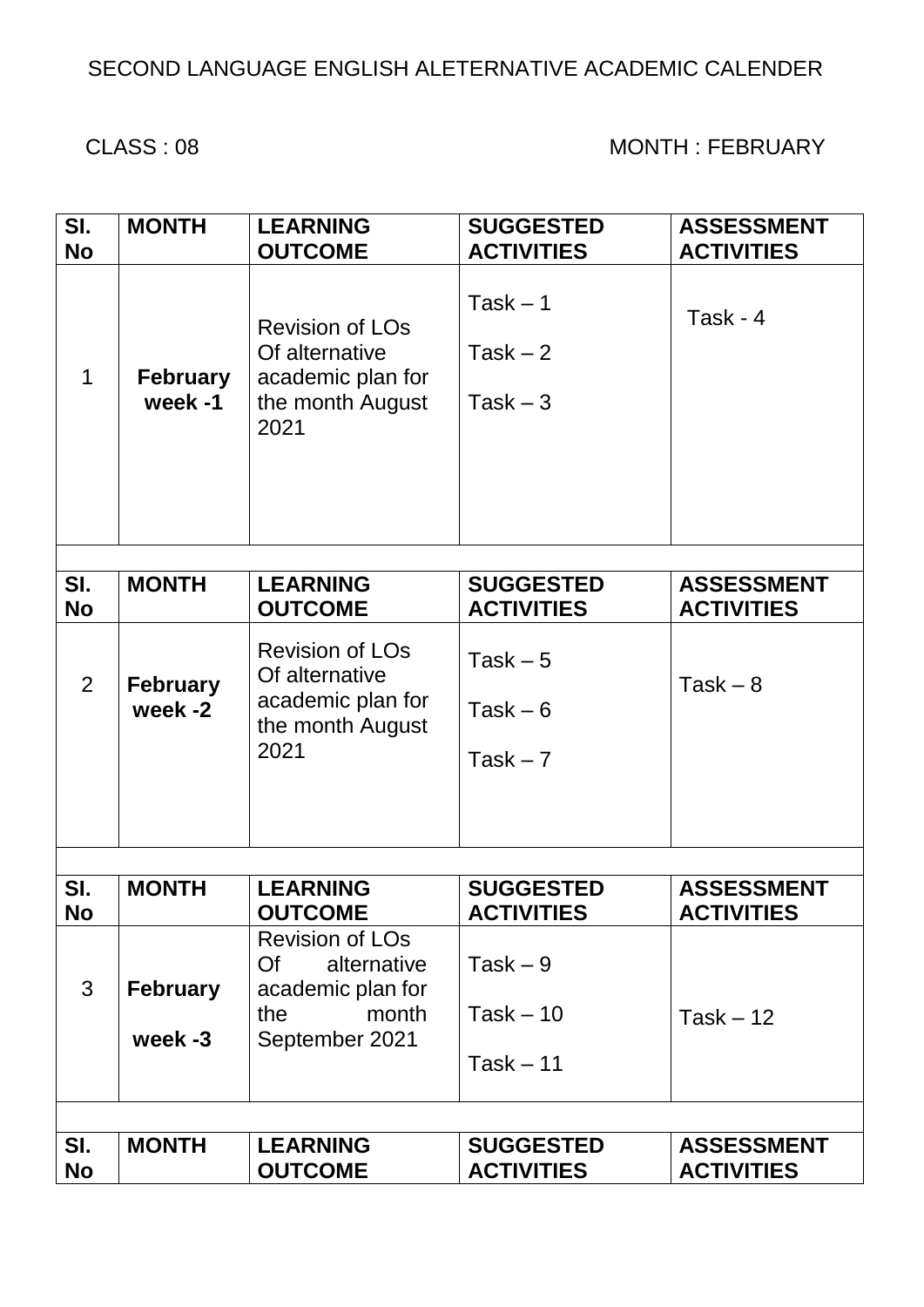| 4 | <b>February</b><br>week-4 | <b>Revision of LOs</b><br>Of alternative<br>academic plan for<br>the month October<br>2021 | $Task - 13$<br>$Task - 14$ | $Task - 15$ |
|---|---------------------------|--------------------------------------------------------------------------------------------|----------------------------|-------------|
|   |                           |                                                                                            |                            |             |

### **TASK 1 : Self introduction – Oral.**

Ask learners to introduce themselves including the following information.

- Name
- Address
- Interests
- Favourite book

#### **TASK 2 : Read the following paragraph and answer the questions.**

Bhaskara II was a famous scientist and a great poet too. He was a Kannadiga, born in Vijayapura. His father Maheshwaropadhyaya was a learned mathematician . Bhaskara's first teacher was his own father. Bhaskara invented Kalachakra, the time clock.

- 1. Where was Bhaskara born ?
- 2. Who was his father ?
- 3. Why do Kannada people feel proud of Bhaskara ?
- 4. Who taught Bhaskara Mathematics ?
- 5. What is Bhaskara's invention ?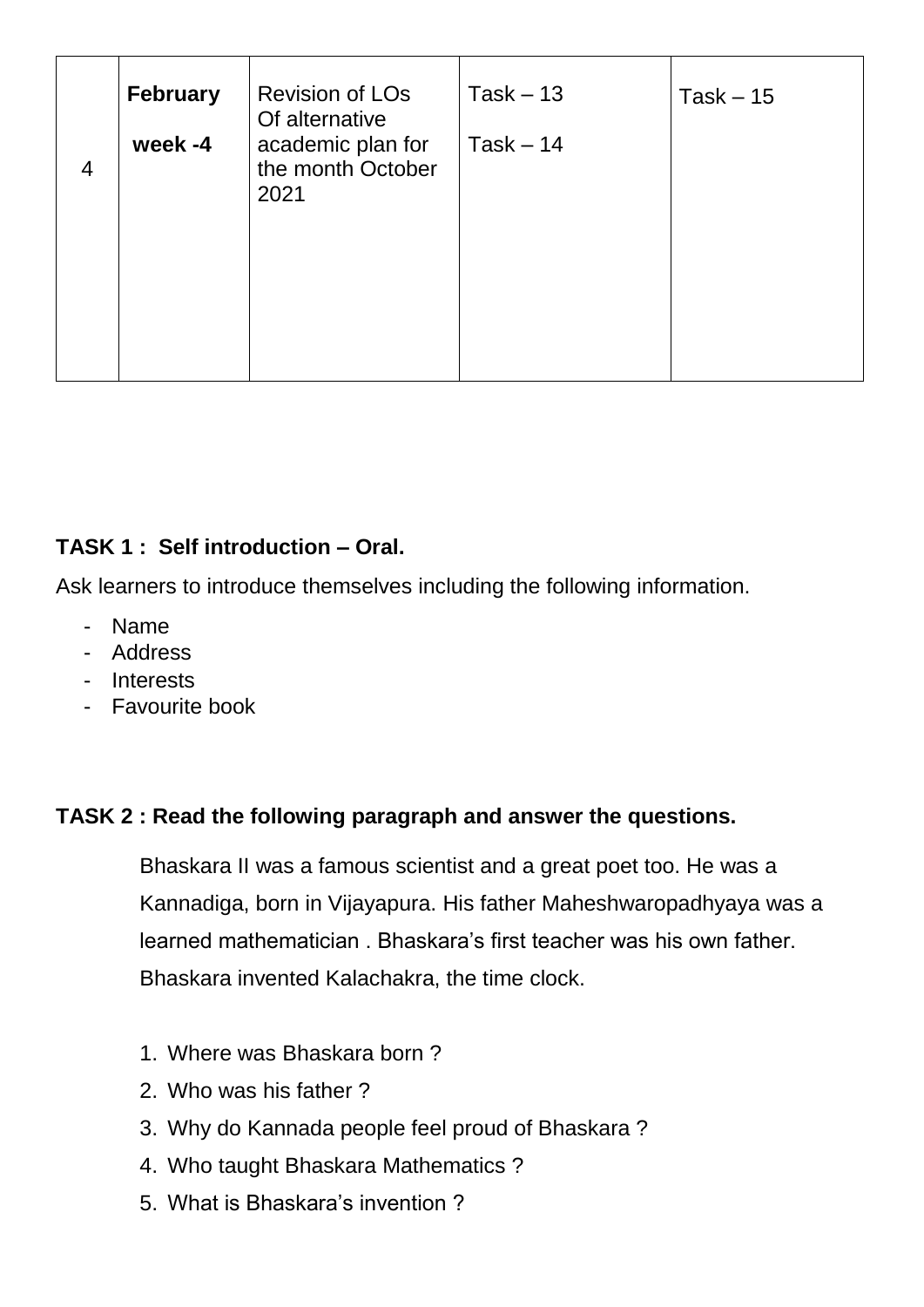#### **TASK 3 : Find the synonyms of the following words using a dictionary.**

- 1. Wrath
- 2. Conveyor
- 3. Gladiator
- 4. Retrieve
- 5. Burriest
- 6. Flautist
- 7. Tenet
- 8. Tremble
- 9. Zen
- 10. Winsper

## **TASK 4 : Match the followings, and write the collocation**

| 1. Break | $\blacksquare$              | energy |  |
|----------|-----------------------------|--------|--|
| 2. Take  | $\mathcal{L}^{\text{max}}$  | Over   |  |
| 3. Get   | $\blacksquare$              | favour |  |
| 4. Do a  | $\omega_{\rm{max}}$         | A taxi |  |
| 5. Play  | $\mathcal{L}_{\mathcal{A}}$ | Advice |  |
| 6. Save  | $\sim 10^{-1}$              | Free   |  |

## **Task 5 : Fill in the blanks with suitable phrasal verbs.**

(Make up, put up with, give up, put on, make out, break down )

- 1. He speaks using high sounding words. Really I can't ……………… anything.
- 2. We usually ……………… cotton clothes during summer.
- 3. One day, a villager came to me and asked me to read a letter. I tried my best, but could not …………………… what the person had written.
- 4. Great people / persons have an ocean of patience. They have learnt to ………… difficulties.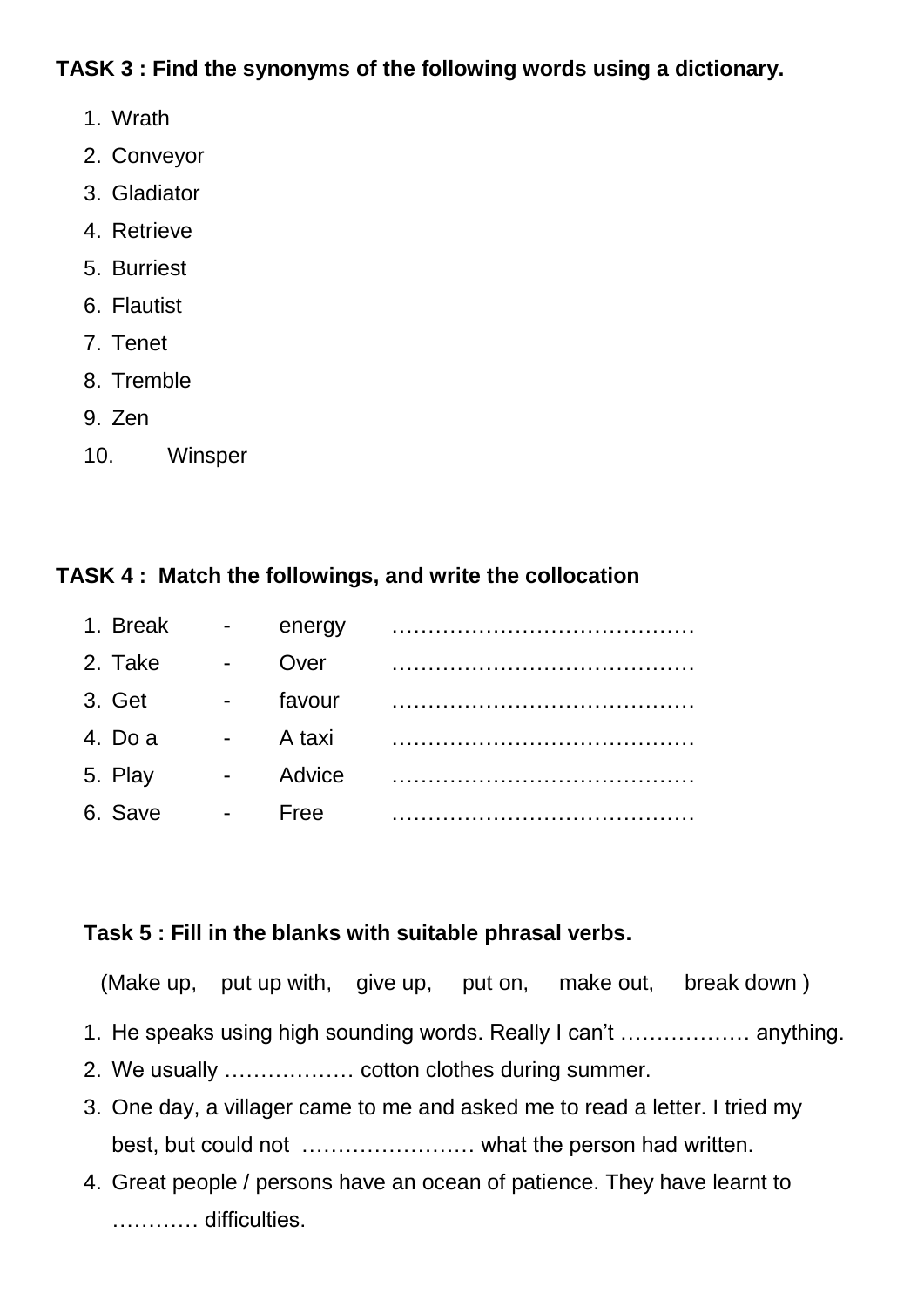5. People should …………………., their mind to fight against corruption.

#### **Task 6 : Punctuate the following sentences.**

- 1. may i try another game in your computer he asked
- 2. who has the highest score he cried
- 3. what a joy she told herself
- 4. could you please stop he spoke with irritation
- 5. she looked at the baby I will be coming said and smiled

#### **TASK 7: Complete the following table:**

| V<br>$\mathbf 0$ | V<br>$\mathbf{s}$ | ing<br>۷ | V<br>ed | V<br>en | To V    |
|------------------|-------------------|----------|---------|---------|---------|
| work             | works             | working  | worked  | worked  | to work |
| Fill             |                   |          |         |         |         |
| sing             |                   |          |         |         |         |
|                  | kicks             |          |         |         |         |
|                  |                   | sleeping |         |         |         |
|                  |                   |          | broke   |         |         |
|                  |                   |          |         | shaken  |         |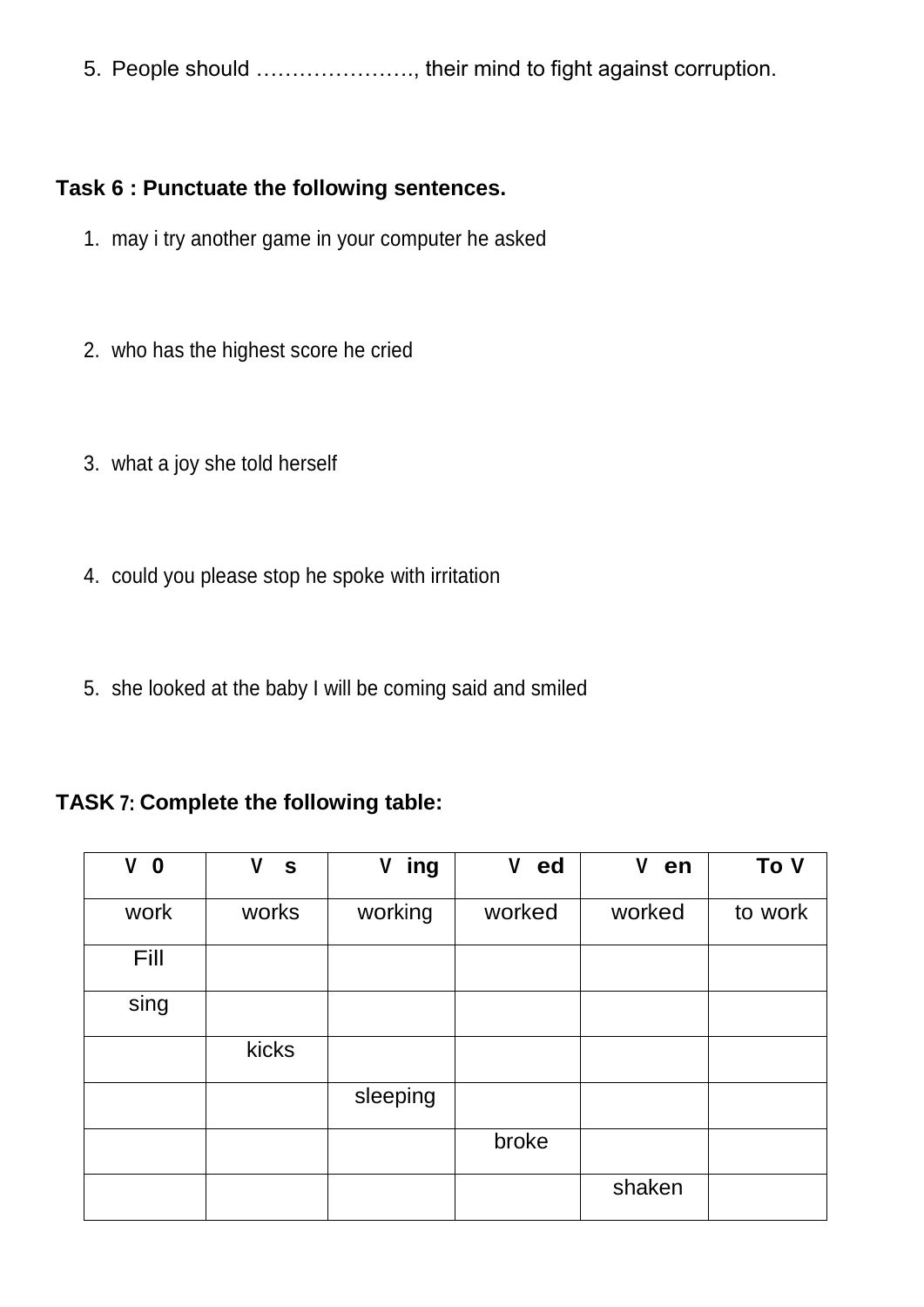| smile |       |  |  |
|-------|-------|--|--|
|       | likes |  |  |

## **TASK 8: Write down the noun forms of the following verbs.**

[ If necessary refer the dictionary ]

Example:- complicate – Complication

[i] Choose -

[ii] refuse -

[iii] rob -

[iv] disappoint -

[v] fail -

[vi] manage –

## **TASK 9 : Write any three words for each by using the following suffixes.**

- a. age :
- b. less :
- c. ous :
- d. ible :
- e. some :
- f. en :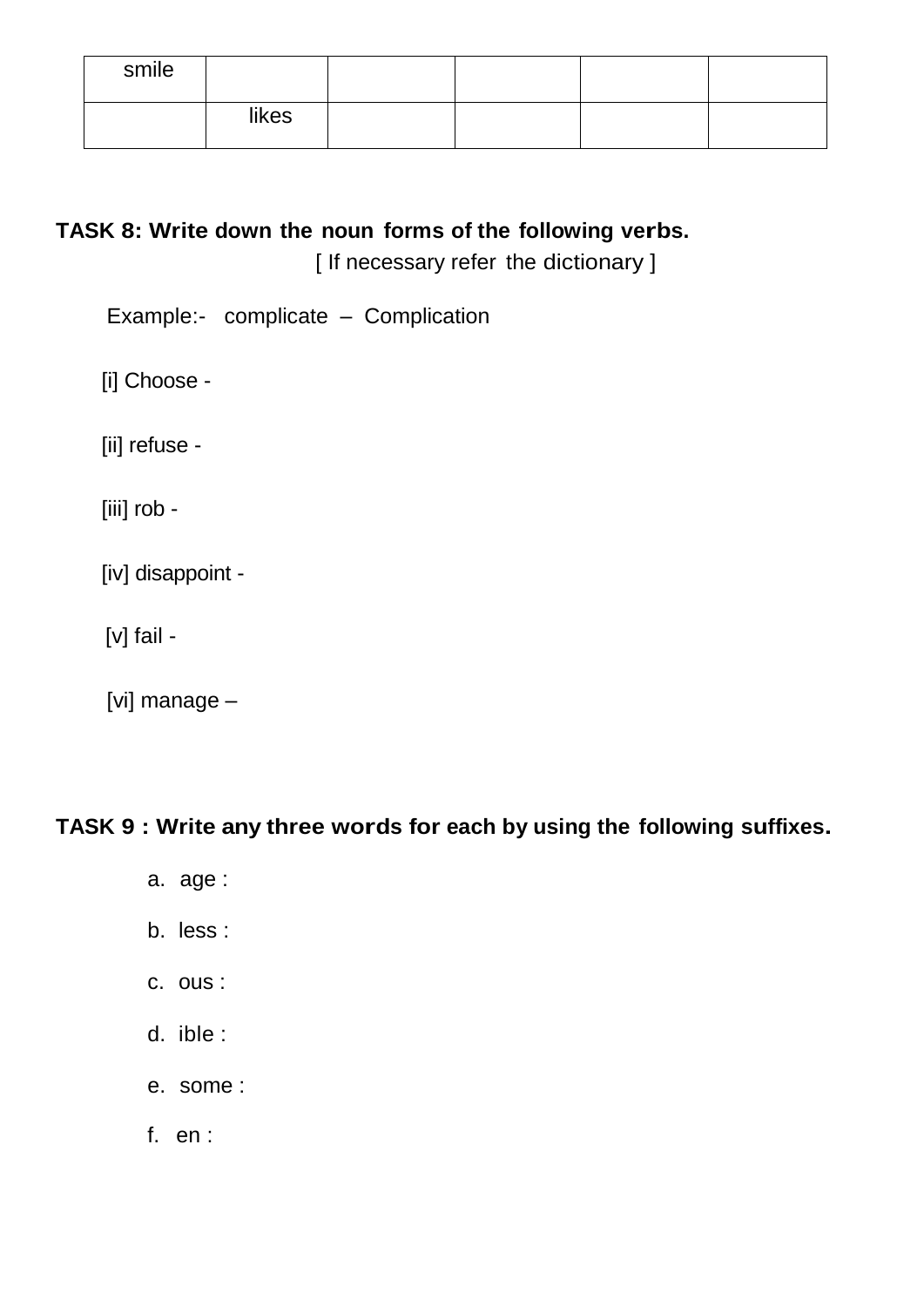#### **TASK 10 : Frame questions for the statements given below using the question words given.**

The first question is done for you.

- a. Swami Vivekananda was born in 1863. (When) When was Swami Vivekananda born?
- a. I was at the airport. (Where)
- b. He met with an accident last night. (When)
- c. The garbage was collected by an old man. (By whom)
- d. He picked 4 boys from the local team. (How many)
- e. She fought bravely with the British. (How)
- f. The doctor helped him. (Who)
- g. Leela listens to music thrice a week. (How often)
- h. Red colour bag is filled with toys. (which)
- i. He waited 3 hours to get the tickets. (How long)
- j. It was the captain's decision. (whose)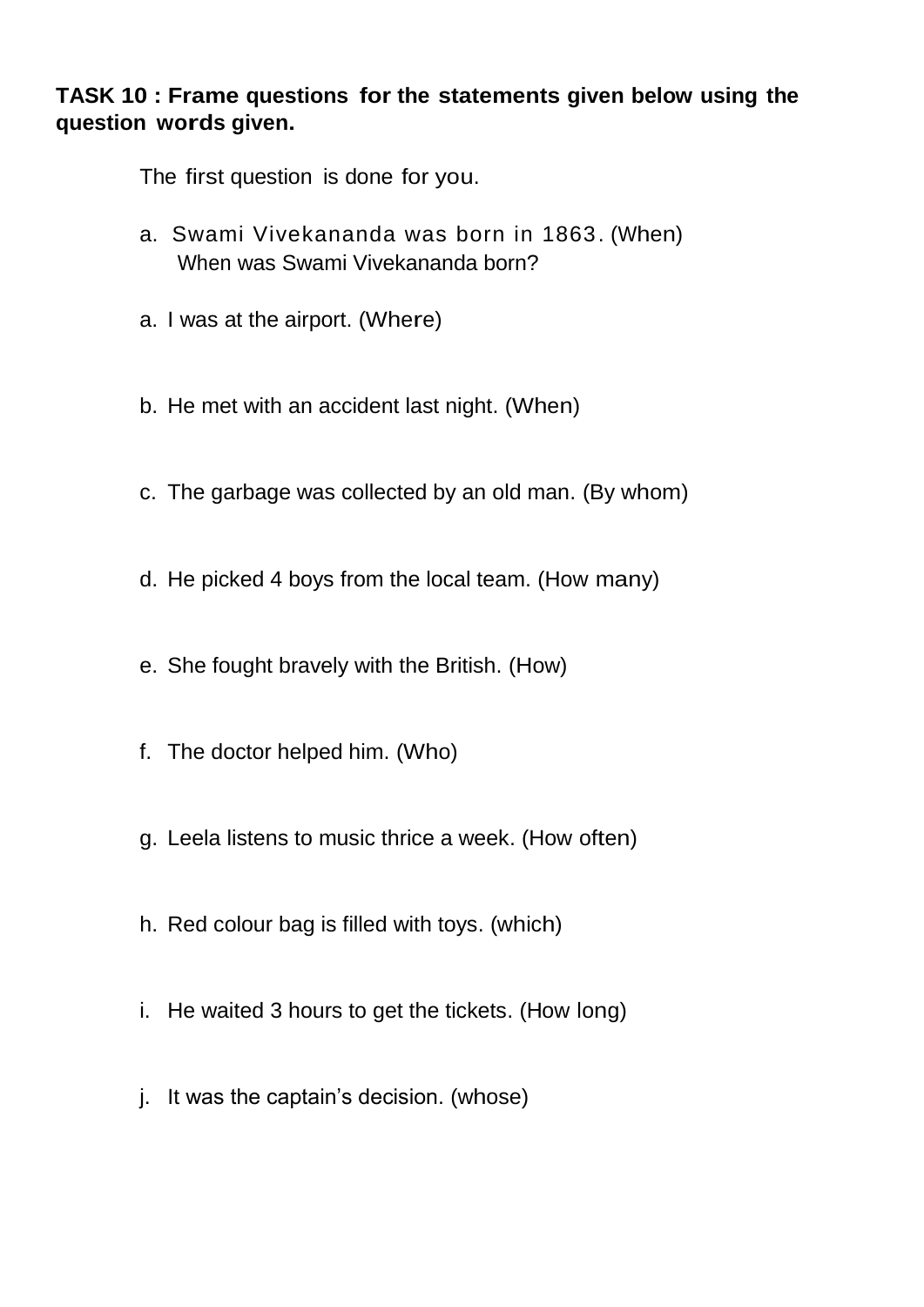# TASK 11: Write a paragraph by using the given information.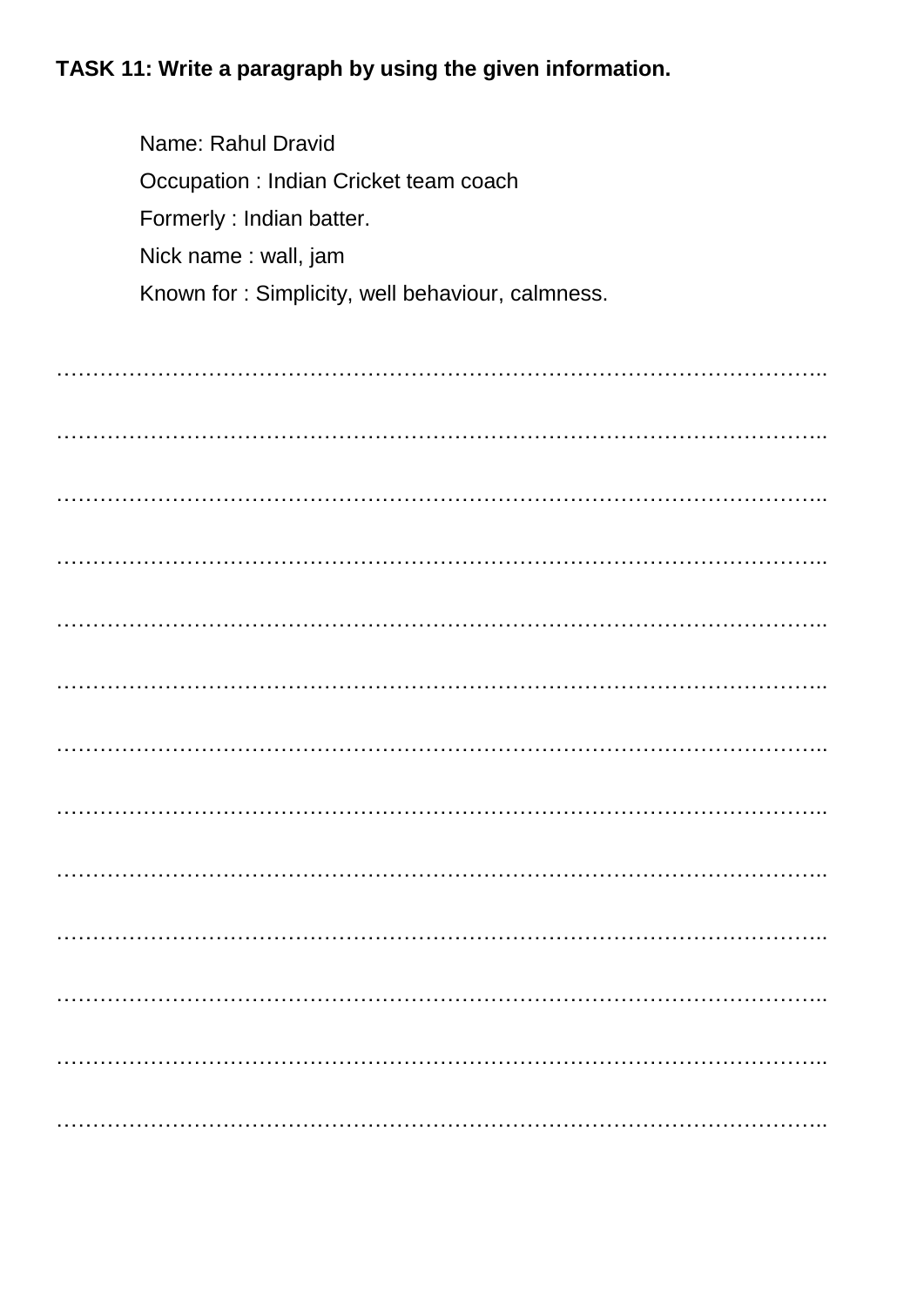TASK 12: Change the following sentence according to the subject.

He had stolen the bag.

## TASK 13 : Make at least five requests using the following phrases.

| $\bullet$ |  |
|-----------|--|
|           |  |
|           |  |
|           |  |
|           |  |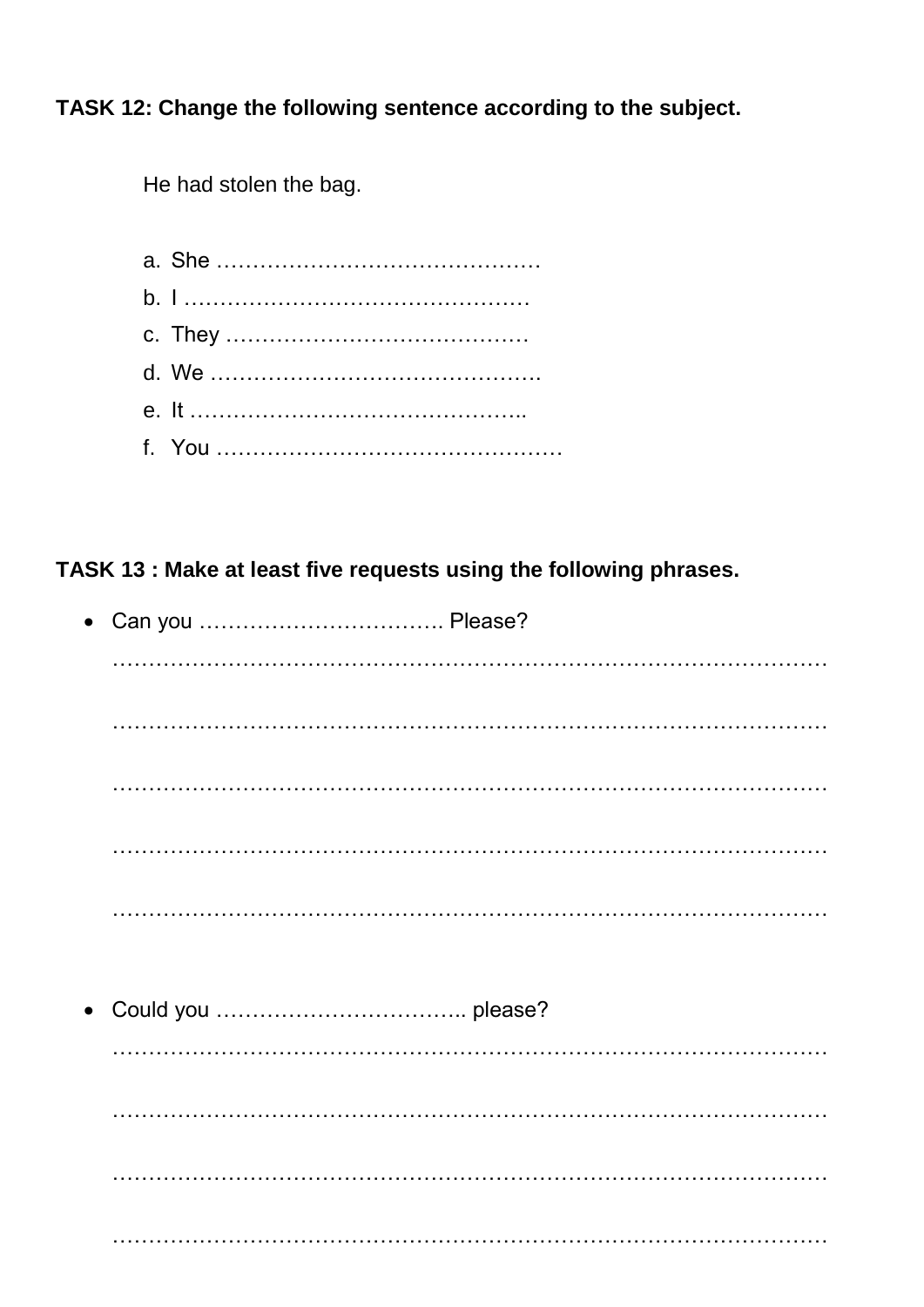• I would be grateful to you ................. if you ............ Please do me a favour.